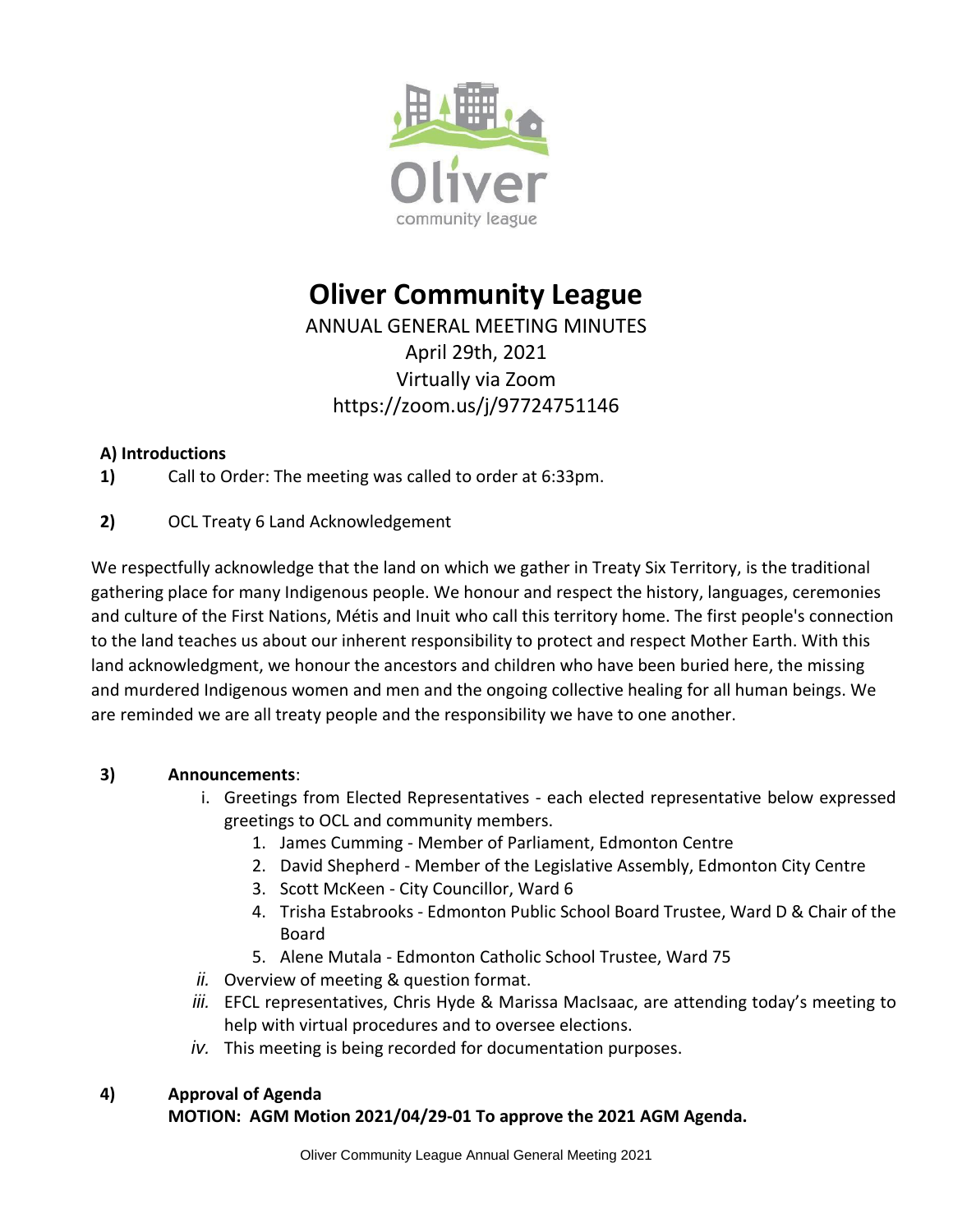Moved by Tristan, seconded by Josh. Majority voted in favour of approving the agenda. Approved.

**5) Approval of Minutes of the Last AGM** (*AGM, October 1st, 2020 found in appendix 1)* **MOTION: AGM Motion 2021/04/29-02 To approve the 2020 AGM Minutes.**

Moved by Luwam, seconded by Josh. Majority voted in favour of approving the 2020 AGM Minutes. Approved.

#### **B) Reports** *(Attached in Appendix 2)*

#### **6) President's Report – OCL Year in Review:**

Robyn Paches spoke on the challenges of COVID-19 impacting the OCL board, and commended the board's work despite these challenges.

He spoke on #UncoverOliver and updated the attendees; a committee is now drafting a Request for Proposal to find the ideal consultant for this initiative.

The OCL has renewed its contract with Jody Craig, office administrator, for another year.

The space at Grace Lutheran church continues to be rented by the OCL for storage, many thanks to them.

Robyn worked with Allison and Tristan to develop new Institutional Associate Membership structuring, commended Lisa Brown and the Hall Redevelopment & Recreation committee in their work to save the Oliver Pool when facing closure, and gave thanks to the OCL board for all their hard work and effort throughout the COVID-19 pandemic.

#### **7) Vice-President's Report:**

Kelly-Dawn Clarahan was appointed in November. Since then, she has been assisting the President, lending support whenever needed including submitting a pop-up garden application to the City of Edmonton, and participating in the Social Advocacy Committee.

#### **8) Civics**

Daniel Morin became appointed as interim Civics Director in February 2021. There are currently over fifty people on the Civics mailing list, and around ten consistent attendees in the monthly meetings. Recently the committee provided letters of support to Grandin IV and OEXII, and gave the city a letter of non-support regarding the Abbey Lane development.

They have been in discussions with EPCOR regarding the hoarding project happening on 104 Ave., and have been involved in advocating for the upcoming 124 St. renewal, Imagine Jasper Ave., and 100 Ave. corridor projects.

#### **9) Communications & Engagement**

Carolyn Stangeland was appointed as Communications Director in the Fall, and dove right in with raising awareness for the #UncoverOliver initiative. She also ran a successful Black History Month awareness social media campaign, and assisted with the Volunteer Meet & Greet virtual event. Her future goals are to build a larger online community and have a new website built for the OCL.

#### **10) The Yards**

Carolyn is speaking on behalf of this committee - the pandemic has impacted the magazine. Despite this the committee continues to come up with fantastic article ideas.

#### **11) Social Advocacy Committee**

Not being able to physically gather during the pandemic has posed challenges for the committee, despite this they continue to build connections in the community. Under Marc Workman's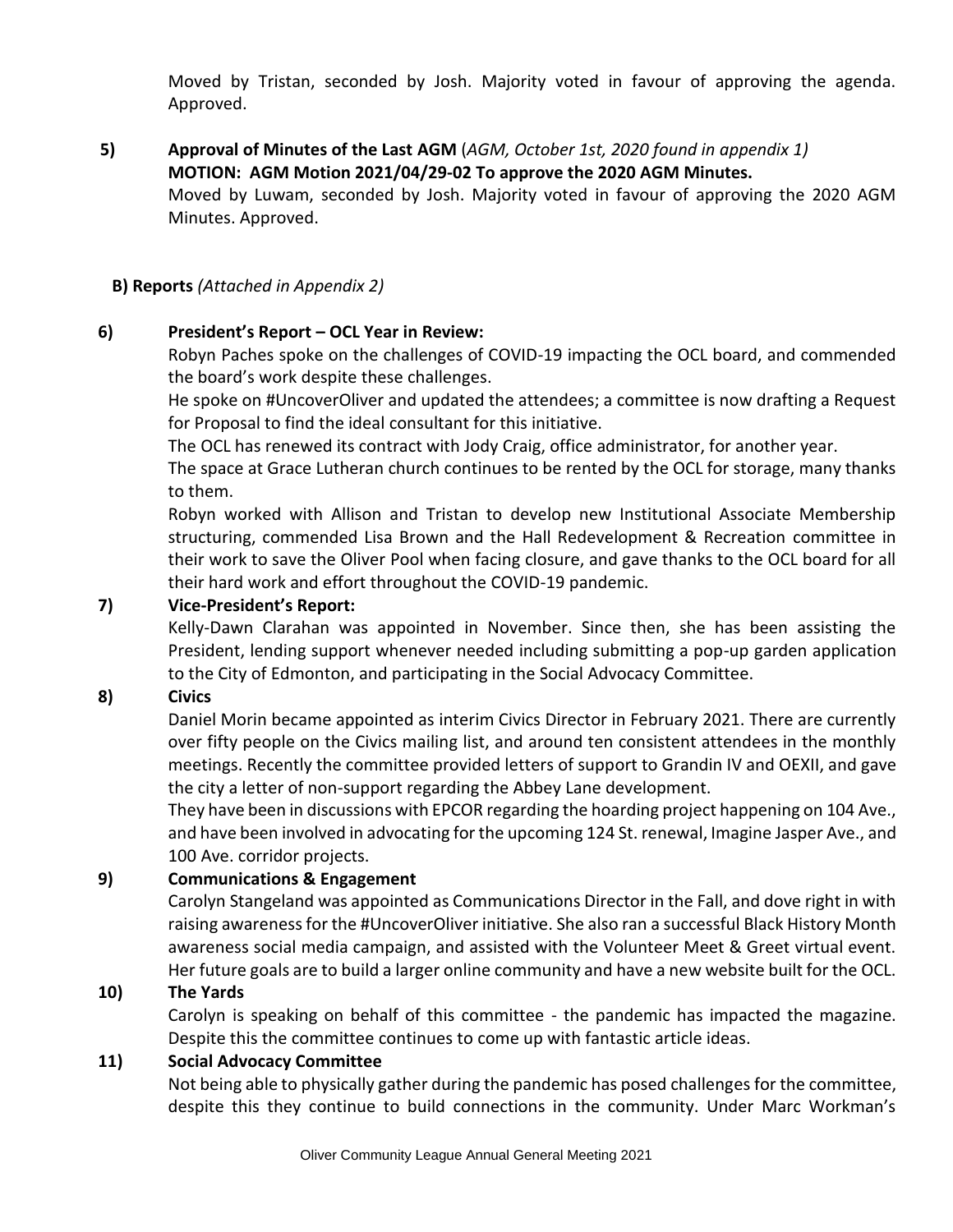leadership, a successful tax webinar was held and there are upcoming plans for webinars hosted by Legal Aid.

#### **12) Events & Programs**

Robyn Wilson has been director since October, the committee has faced challenges during the pandemic. Since the Fall, the committee has compiled a Halloween map, a local business holiday gift guide, and internal board connectors for the OCL board to get to know one another better in a virtual environment.

#### **13) Peace Garden Park**

Without a director since the Fall, Garden Chair Alanna-Jane Krepakevich, spoke on the committee's behalf. The pandemic has restricted some aspects of community gardening. The committee is using this time to undertake changes to the compost program. In the future, the committee will put on garden-related workshops for the community.

#### **14) Volunteer**

Carrie-Anne Cyre welcomed 45 new potential volunteers into the OCL mix since the Fall AGM. The March Volunteer Meet & Greet event was a success. Overall, the goals of the volunteer director were met, including building a consistent core group of volunteers and building a diverse mix of community helpers.

#### **15) Membership**

Unable to recruit new community members in conventional ways due to the pandemic, director Allison Rosland worked with Carolyn to do a social media drive and gained many new members this way.

She worked with Tristan Donnelly and Robyn Paches to revise the Institutional Associate Membership structure, discussed later in the meeting.

Membership fees for individuals remains free for another year.

#### **16) Hall Redevelopment & Recreation**

Lisa Brown and the committee worked hard to campaign to the city to keep the Oliver Pool open when facing closure. They are working on advocating to the city for more recreation for core neighbourhoods, recognizing the gaps our community faces. This includes speaking to a city committee on bike lane infrastructure, as well as advocating for improved trails and sidewalks in our community. The committee has also started a mapping exercise, plotting the various recreation equipment that already exists within the community.

Lisa and the committee look forward to a plan from the city regarding the space in Oliver Park, which will help inform plans for the community league's future hall.

#### **C) New Business**

#### **17) Adoption of 2021/22 Membership Dues**

#### **MOTION: AGM Motion 2021/04/29-03**

That the Oliver Community League membership dues for all categories of membership except for institutional associate members will remain free of charge for the 2021/2022 membership year. Moved by Carrie-Anne, seconded by Heather. Attendees unanimously voted in favour of approving the motion. Approved.

#### **MOTION: AGM Motion 2021/04/29-04**

That the Oliver Community League Institutional Associate Membership will be split into three categories - Business Members, Not-for-Profit Members, and Faith-Based Members.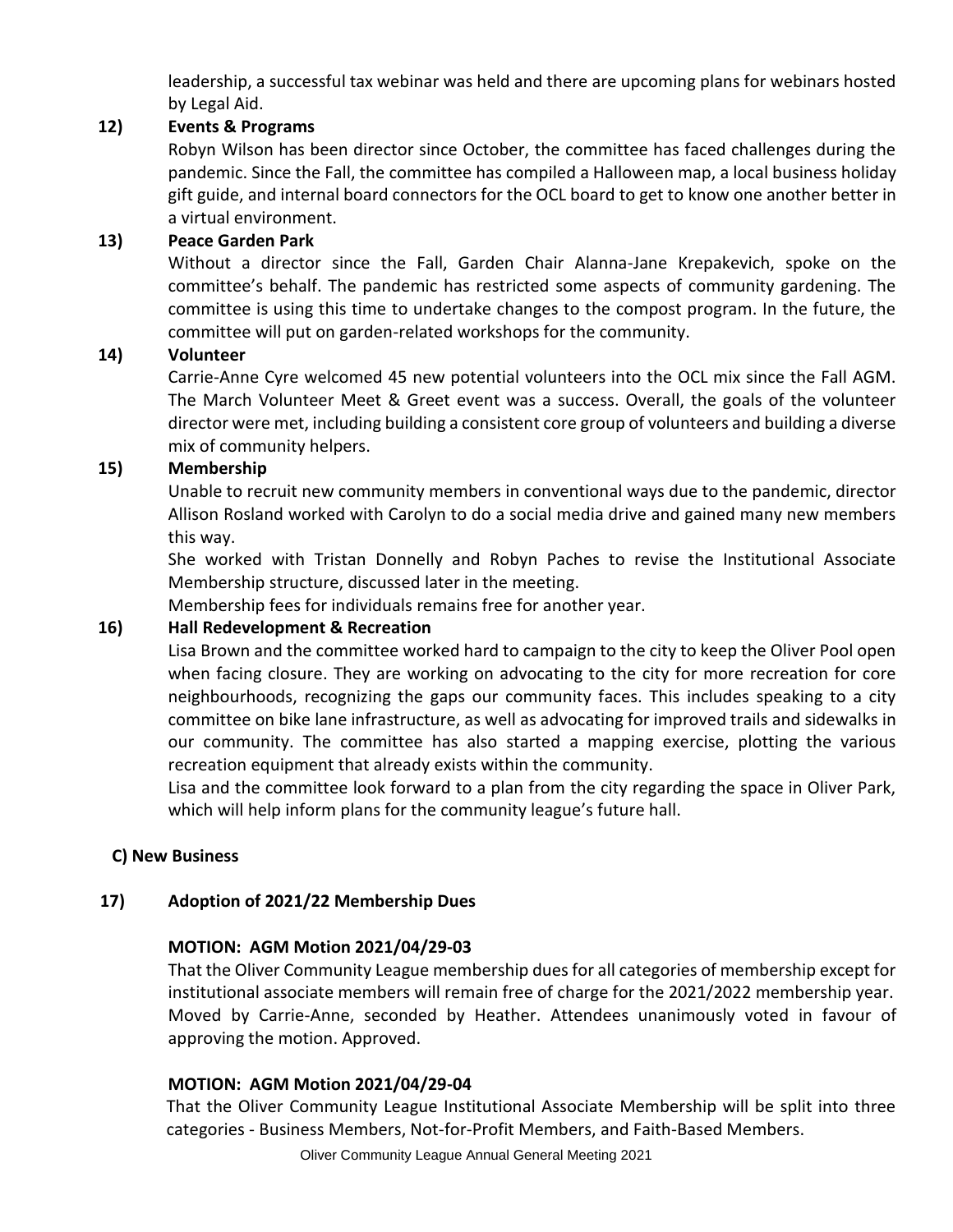Moved by Josh, seconded by Luwam. Attendees unanimously voted in favour of approving the motion. Approved.

### **MOTION: AGM Motion 2021/04/29-05**

That the Oliver Community League Institutional Associate Membership dues will be \$100 for Business Members, \$50 for Not-for-Profit Members, and \$50 for Faith-Based Members. Moved by Carrie-Anne, seconded by Josh. After some discussion, majority of attendees voted in favour of approving the motion. Approved.

**18) Proposed Bylaw Amendments** (Attached as Appendix 3)

#### **MOTION: AGM Motion 2021/04/29-06 to 21**

That the Oliver Community League accept all proposed bylaw amendments as an omnibus motion.

Moved by Kelly-Dawn, seconded by Robyn W. Majority of attendees voted in favour of approving the motion. Approved.

### *19)* **Thank you to departing board members**

Robyn P gave thanks and appreciation to the departing board members below:

- Amir Zahreddine
- Elizabeth Basaraba
- Carrie-Anne Cyre
	- **20)** Election of the Board of Directors **MOTION: AGM Motion 2021/04/29-22** That ballots of this AGM be destroyed.

Chris Hyde of EFCL spoke on the procedure to follow on the election of the Board of Directors. Along with any names already put forward, there will be three additional calls for nominations for each position.

● **President** (2-year term)

Robyn Paches nominated. Floor open for additional nominations, no additional names put forward. Robyn P accepts the nomination. Attendees vote unanimously in favour of nominating Robyn P to the President position.

● **Vice-President** (2-year term)

Kelly-Dawn Clarahan nominated. Floor open for additional nominations, no additional names put forward. Kelly-Dawn accepts the nomination. Attendees vote unanimously in favour of nominating Kelly-Dawn to the Vice-President position.

● **Treasurer** (1-year term)

Initially putting his name forward for the Volunteer Director position, Imran Ahmad decided to put his name forth for the Treasurer position. Floor opened for additional nominations, no additional names put forward. Imran accepts the nomination. Attendees vote unanimously in favour of nominating Imran to the Treasurer position.

● **Secretary** (1-year term)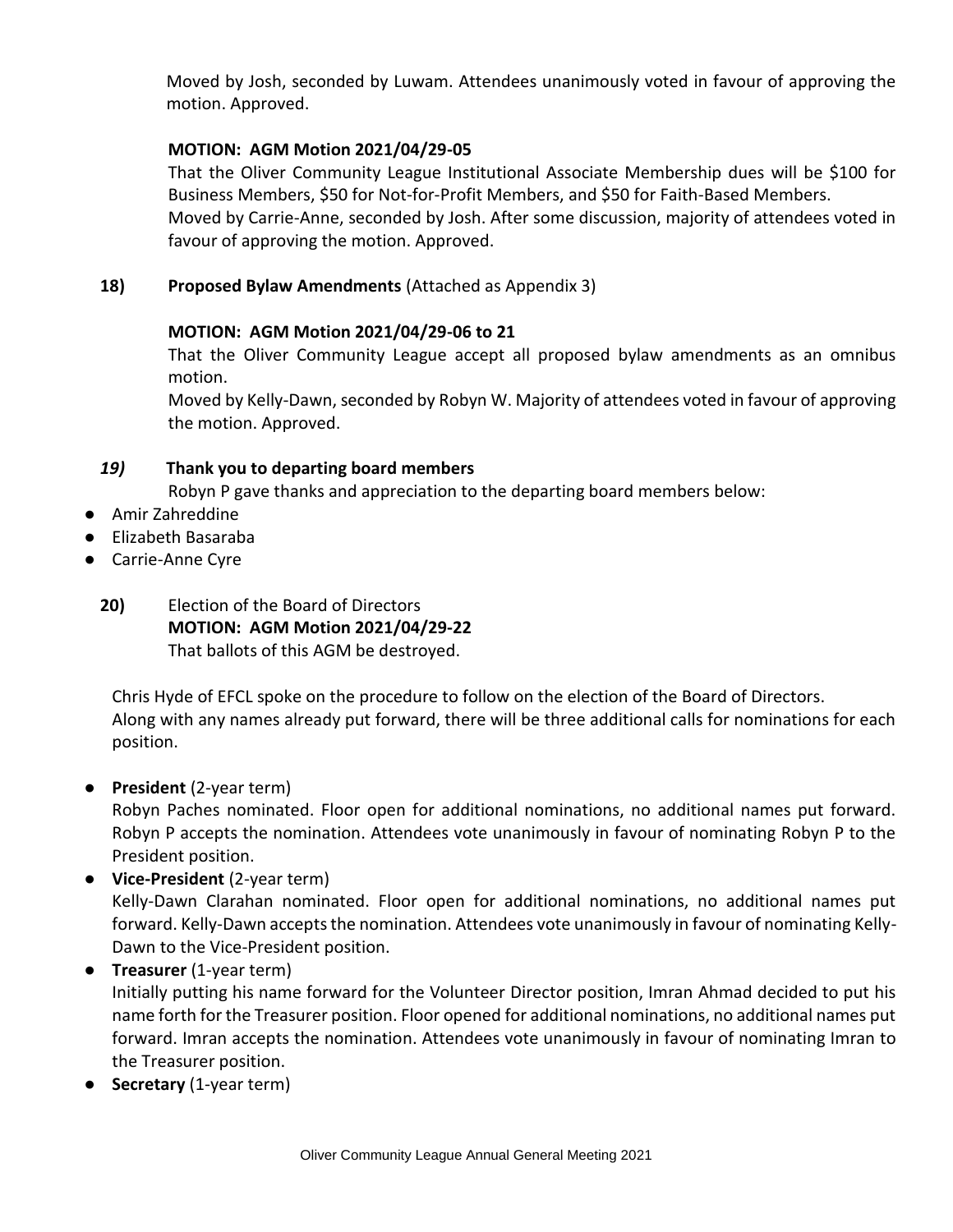No nominees at start of meeting. Floor open for nominations. Jeanne Wood put her name forward. No additional names put forward. Jeanne accepts the nomination. Attendees vote unanimously in favour of nominating Jeanne to the Secretary position.

● **Hall & Recreation Director** (2-year term) Lisa Brown nominated. Floor open for additional nominations, no additional names put forward. Lisa accepts the nomination. Attendees vote unanimously in favour of nominating Lisa to the Hall & Recreation Director position.

- **Civics Director** (2-year term) Daniel Morin nominated. Floor open for additional nominations, no additional names put forward. Daniel accepts the nomination. Attendees vote unanimously in favour of nominating Daniel to the Civics Director position.
- **Garden Director** (2-year term) Rinde Johansson nominated. Floor open for additional nominations, no additional names put forward. Rinde accepts the nomination. Attendees vote unanimously in favour of nominating Rinde to the Garden Director position.
- **Communications Director** (2-year term) Carolyn Stangeland nominated. Floor open for additional nominations, no additional names put forward. Carolyn accepts the nomination. Attendees vote unanimously in favour of nominating Carolyn to the Communications Director position.
- **Social Advocacy Director** (2-year term) Marc Workman nominated. Floor open for additional nominations, no additional names put forward. Marc accepts the nomination. Attendees vote unanimously in favour of nominating Marc to the Social Advocacy Director position.
- **Volunteer Director** (1-year term) Initially, three individuals were nominated to run for the Volunteer Director position. One individual was not able to make the meeting. Imran Ahmad decided to run for the Treasurer position instead, leaving Meghan Hickey as sole nominee. Floor open for additional nominations, no additional names put forward. Meghan accepts the nomination. Majority of attendees vote in favour of nominating Meghan to the Volunteer Director position.
- **Membership Director** (1-year term) Allison Rosland nominated. Floor open for additional nominations, no additional names put forward. Allison accepts the nomination. Attendees vote unanimously in favour of nominating Allison to the Membership Director position.
- **Director-at-Large** (1 position for a 1-year term) Phil Wilson nominated. Floor open for additional nominations, Gaby Pelc put her name forward. Phil and Gaby both accept the nominations. Majority of attendees vote to nominate Phil to the Director-at-Large position.

#### **21) Volunteer with the League** Robyn P invites any attendees interested to volunteer with the OCL. All are welcome!

**22)** Adjournment

## **MOTION: AGM Motion 2021/04/29-23**

The meeting was adjourned at 8:52pm.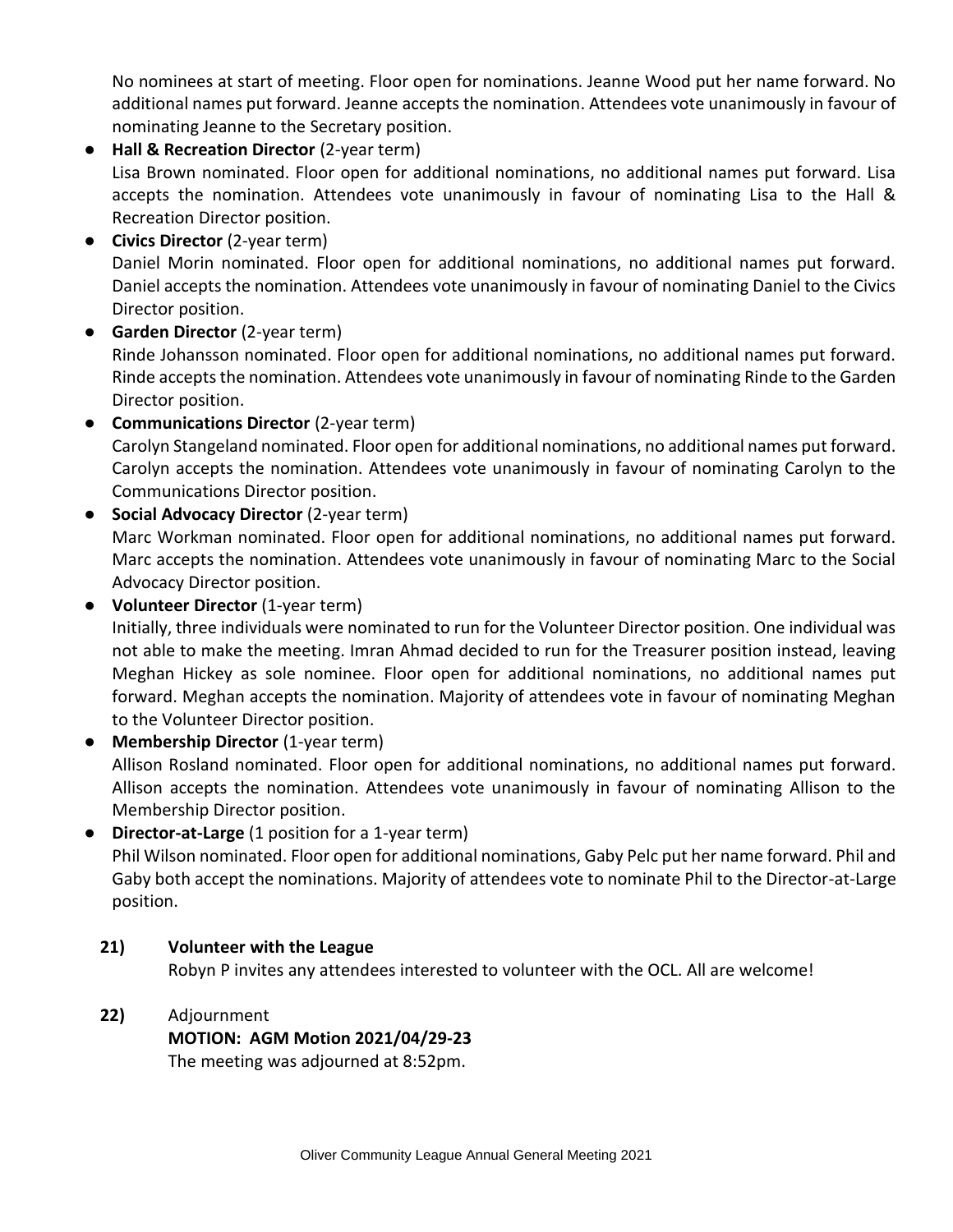## OCL ACRONYMS

- OCL = Oliver Community League
- EFCL = Edmonton Federation of Community Leagues
- MSO = Make Something Oliver
- EPL = Edmonton Public Library
- AGLC = Alberta Gaming and Liquor Corp
- CRC = Community Recreation Coordinator (OCL's liaison with the city)
- ACI = Abundant Communities Initiative
- CLOG = Community League Operating Grant
- CLIP = Community League Infrastructure Program (Municipal \$)
- CIP = Community Initiatives Program (Provincial \$)
- CFEP = Community Facility Enhancement Program (Provincial \$)
- DECL = Downtown Edmonton Community League
- CENS = Central Edmonton News Society (manages the publication of *The Yards*)